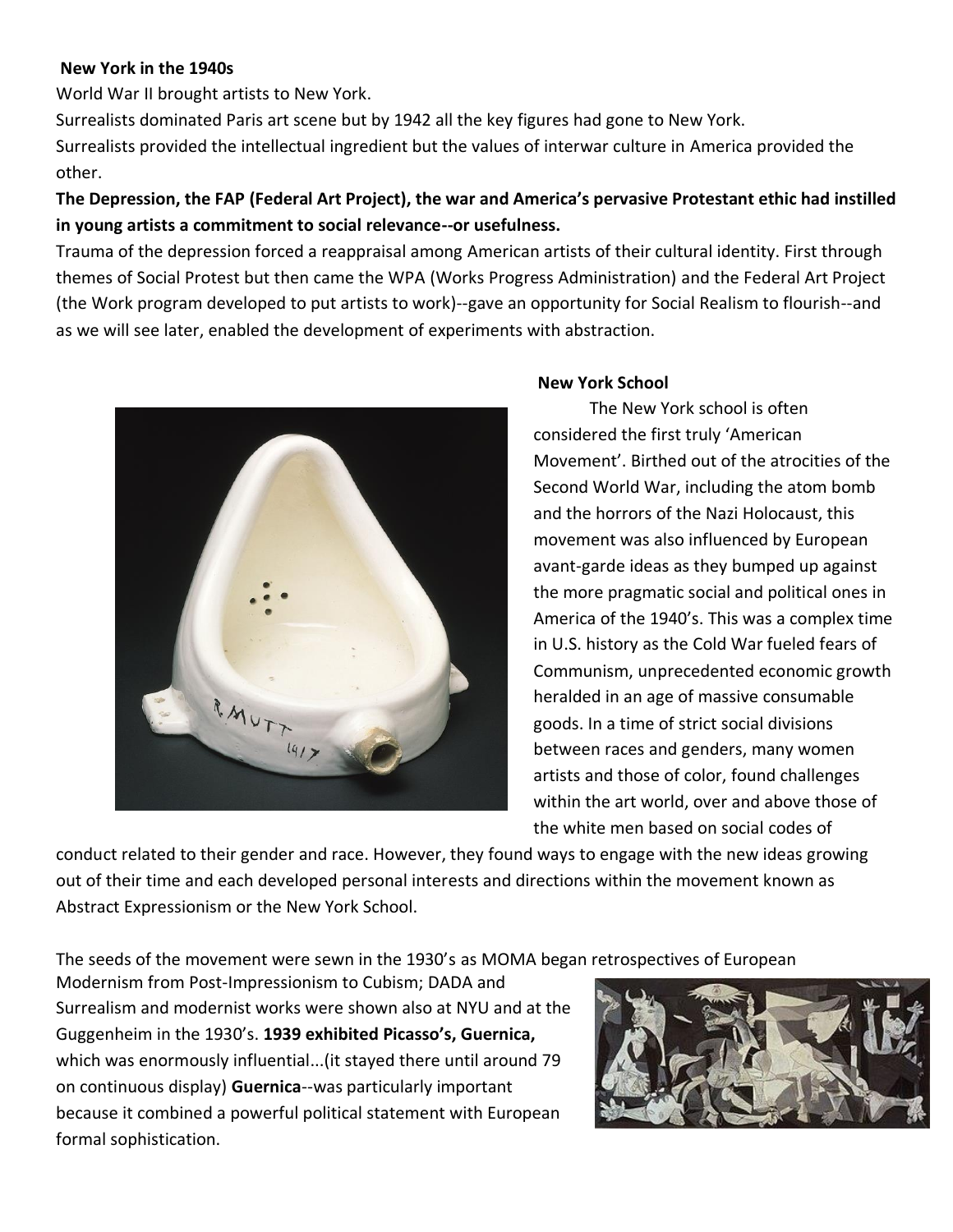## **Mexican Social Realists were in New York: Diego Rivera, Siqueiros and Orozco**

**Rivera--** 1920's Mexican social revolution inspired nationalistic mural painting-- Mexico went on to create a new kind of propagandistic and inspirations public art, reflecting the nations artistry and socialist spirit of the revolution. These artists were in New York, and many of the younger



New York Artists were influenced by their politics, their use of industrial materials and the size of the murals. Of all the Mexican muralists Rivera had the most impact on the younger generation because of the frescoes he painted. *(this is a copy of Diego Rivera's "Man at the Crossroads" originally painted in Rockefeller Center but destroyed because Rockefeller felt it was too socialist in content.)*

The depression gave raise to the WPA designed to get people back to work. In 1935, a division called the Federal Art Project made it possible for artists to earn a living as artists—as they gravitated to NY where they met in dingy bars and downtown lofts and found an environment of support and comradely as artists had in Paris decades before. Jackson Pollock, Willem de Kooning, Lee Krasner, and Mark Rothko all worked on the project.

The American Regionalists, in particular **Thomas Hart Benton,**  who was a mentor to Jackson Pollock focused, worked with styles, preferring nostalgic themes of the American mid-west and heroic ones of the growth and prosperity of American city life.

The regionalists, the Mexican muralists all sought idealistic transformations of society by appeals to the masses using an easily understood style. They opposed European Modernism,



which seemed to them elitist. (this painting by Thomas Hart Benton is in the Country Music Hall of Fame in Nashville, TN.)

On August 9, 1945 the United States dropped an atom bomb on Nagasaki, Japan bringing WWII to a close. The war had lasted six years and afterwards, people in the West became aware of the horrors of the Holocaust on Germany's Jewish population including others deemed by the Nazis as degenerate. Hitler's persecution of anyone declared 'degenerate' sent many artists as well as other intellectuals fleeing Europe during the war. Many of these Europeans found a new home in New York.

Surrealists and Dada artists, held the limelight in New York. The artists provided a model of what an artist was; to them art and life were inseparable, and they lived this heightened existence 24 hours a day. At the same time, the Surrealist who were interested in Sigmund Freud and his ideas concerning the subconscious, believed that through dreams and automatic process of drawing and free association, the subconscious could be made conscious. Dada, in particular Marcel Duchamp, introduced the notion that art was not necessarily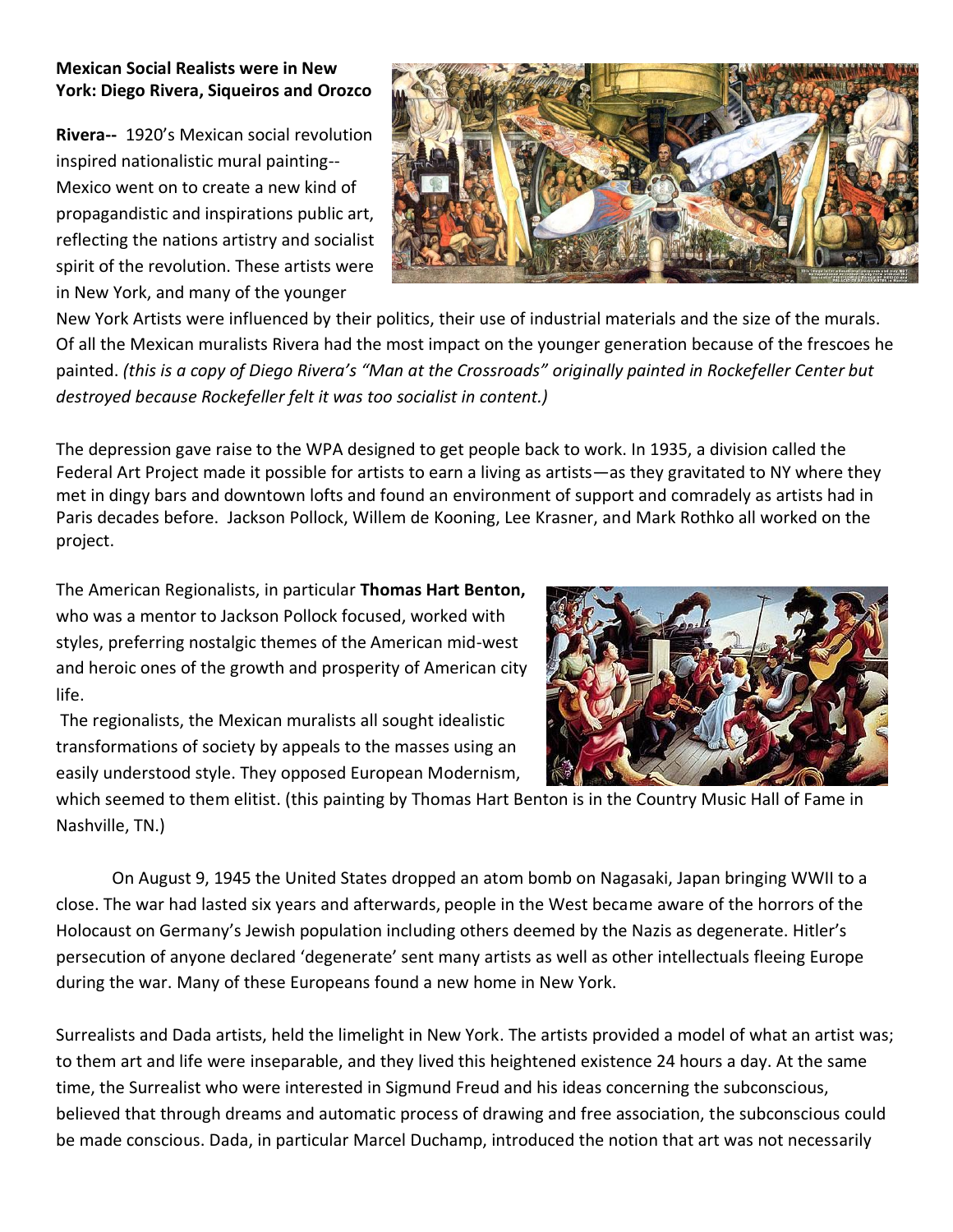something to look at but rather something to think about--something to stimulate the mind rather than the eye.

Dataist believed that the artist was the product, and traditionally, the prop, of bourgeois society, itself anachronistic and doomed. The WW I finally demonstrated its rottenness, but instead of being able to join in the construction of something new, the artist was still trapped in that society's death throes. He was an anachronism whose work was totally irrelevant. Dada was an expression of frustration and anger.

# **The New York artists were affected by social relevance; existentialism; Surrealist's interests in the unconscious; Mexicans; and European Modernism especially cubism; and WWII**

At this time there was great interest in myth as a source of the universals of the human psyche and looking to Greek literature and "primitive" cultures for more authentic connection with the underlying forces of nature. The theories of Carl Jung postulated archetypes in the individual unconscious belonging to the collective unconscious, thus connecting all humans. Jung, a student of Freud, developed ideas related to human development and subconscious processes that were different than Freud and the American artists tended to be drawn to his ideas more so than to those of Freud.

Myths of rebirth and renewal had particular attraction.

#### **Critics:**

# **The two main critics who supported the ideas of the New York school were Clement Greenberg and Harold Rosenberg.**

They became extremely influential as a result of the proliferation of magazines being published as a forum for visual arts and ideas and because of the growth of the gallery system.

Greenberg, who was a huge supporter of Jackson Pollock, wrote prolifically about his own ideas and championed the artists who represented them. He believed that artists should be working with the materiality of their media, which came to justify the work of Pollock as purely aesthetic and at the same time, set a direction toward more and more abstract and flat canvases. No narrative, no subject even, except for the paint on the surface itself.

1952 Harold Rosenberg coined another term to describe work of deKooning, Pollock and Kline in particular. This became another way of thinking about the work of the New York School, now also known as 'Action Painting". For these artists the canvas was an extension of the mind itself, Rosenberg saw the artist's task as a heroic exploration of the most profound issues of personal identity and experience in relation to the human condition. What was to go on the canvas was not a picture but an event. As a result of this, many of the women in the movement were criticized because their work was not active enough.

Without a doubt, **Jackson Pollock** is the most well know of the artists of this time…he studied with Benton and was a Classic American success story: He came from the West to New York to become "the greatest living American Painter" *Life* Magazine article. The mythic retelling of his severe drinking and personal problems,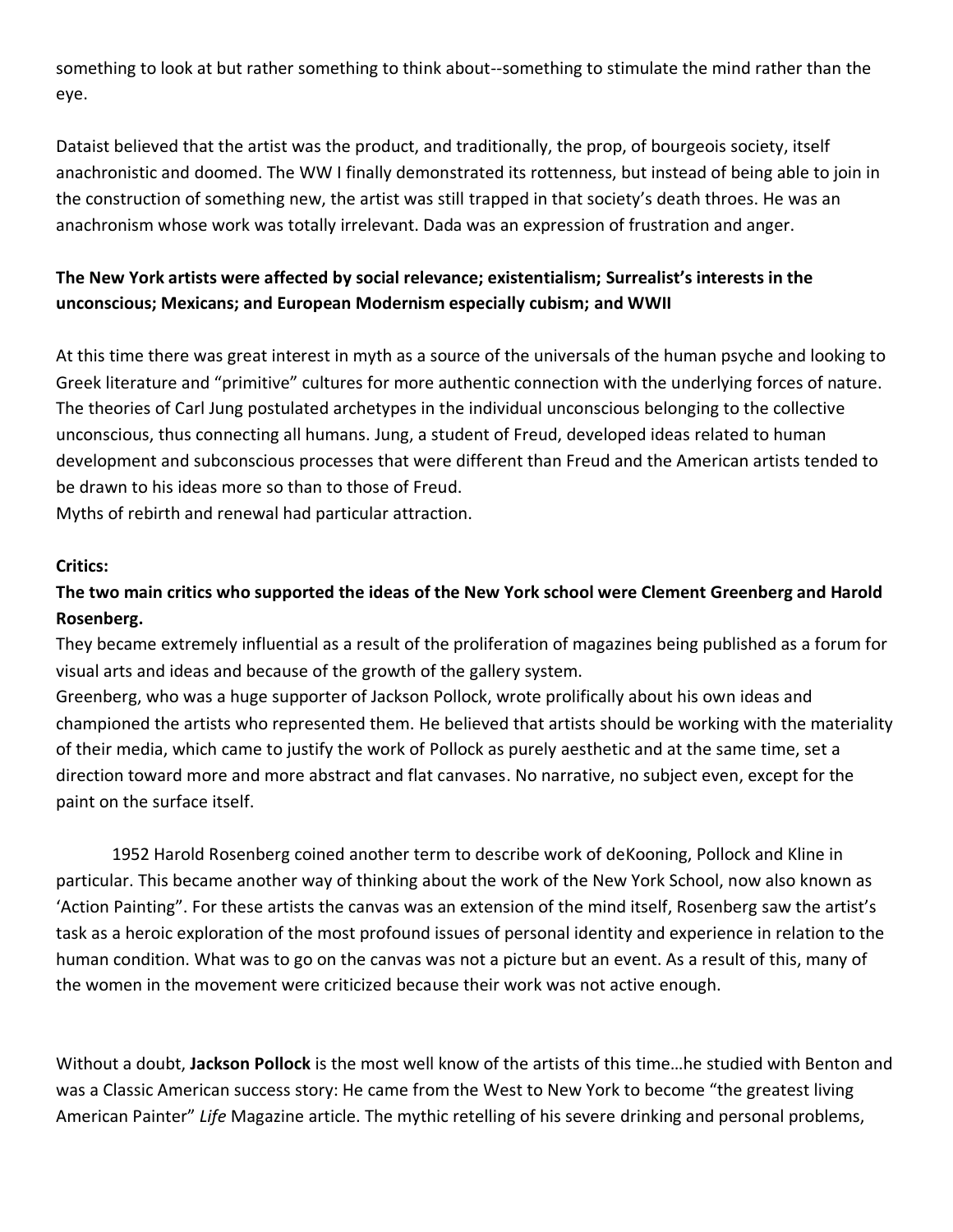which created despair and exhaustion for Pollock, are part of our collective cultural memory. He died in a single car accident in 1956.

**Pollock** admired Diego Rivera and Kandinsky, and Surrealists including **Masson.**

He was not apolitical as some might suggest, with left wing politics and many drawings that reveal his concern about the human condition.

## **war**

But his strongest influence early on was Picasso. Pollock spent 10 years developing a simi-figurative symbolic vocabulary--interested in Jungian psychology, automatism, primitive myths (especially those that dealt with sexuality.

But Native American Art also heavily influenced Pollock**.** He had grown up in the West but also the Natural History Museum installed a new wing dedicated to arts of the **'Americas".** 

## **See lecture slides of Natural History Museum and Pollock's work.**

He was preoccupied with totem motifs-- violent compositions and crudely vigorous brushwork embody his private anxieties including themes of classical history and myth.

*For Williem De Kooning* much of the work derives from WWII imagery. Photographs of bodies, buried in mass graves appeared. Also horrifying were images and accounts of victims at Hiroshima and Nagasaki, some who vaporized into their surroundings, leaving 'shadows' of their silhouettes on pavement near ground zero. *Excavation*--1950

He is most known for his paintings of women:

*Woman One, 1950-52,* is a dozen different paintings superimposed on one another. The figure comes into focus and out again, like a flash, a painting in perpetual state of redefinition. Always unfinished, in process, as opposed to the modernists preoccupation with Utopia DeKooning observed, "I always seem to be wrapped in the melodrama of vulgarity."

## *We see a different direction in the New York School with the work of Mark Rothko*

**ROTHKO**—born in Lithuania his childhood was marked by the worst period of mob violence against Jews in Russia. Trained in the Jewish school in Portland, Oregon where his mother and sister and he had moved to be with his father who died seven months after they arrived.

They won a full scholarship to Yale, focused on philosophy and mathematics. Dropped out of school and went to New York. Political activism and social concerns, participated in the Artists Union in the 30's, drawn to leftist politics… fascism, the depression, and the war made social and political agenda more urgent. **For Rothko, (and others, Newman, Gottlieb, etc.) painting seemed irrelevant and immoral…they sought subjects that addressed the timeless ethical and ontological questions of the human condition. They had a more philosophical approach.**

BELIEVE that Expressionist distortion of the human figure (deKooning) was sadistic. Instead he adopted Surrealist automatism to evoke the Spirit of Myth--which was generic to all times--UNIVERSAL--involved in pantheism in which man, bird, beast and tree merged into one tragic idea.

Always against post-cubist abstraction he was spiritual about his work which he said was intended to evoke the' tragic mystery of our perishable condition. The silence of God, the unbearable silence of God.'